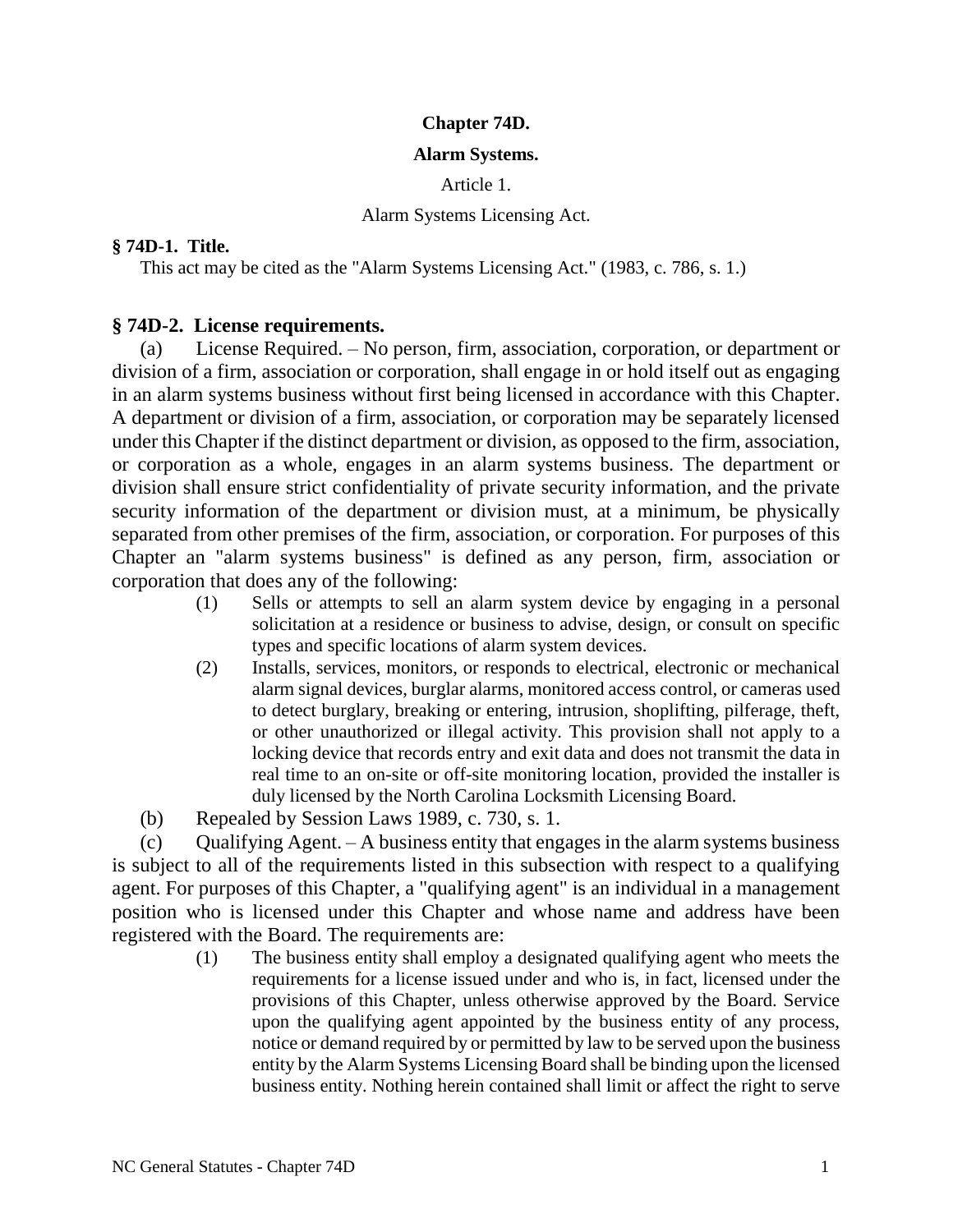any process, notice or demand required or permitted by law to be served upon a business entity in any other manner or hereafter permitted by law.

- (2) Repealed by Session Laws 2009-328, s. 15, effective October 1, 2009.
- (3) In the event that the qualifying agent upon whom the business entity relies in order to do business ceases to perform his duties as qualifying agent, the business entity shall notify the board in writing within 10 working days. The business entity must obtain a substitute qualifying agent within 90 days after the original qualifying agent ceases to serve as qualifying agent.
- (4) The license certificate shall list the name of the qualifying agent. No licensee shall serve as the qualifying agent for more than one business entity without the prior approval of the Board.
- (5) Repealed by Session Laws 2009-328, s. 15, effective October 1, 2009.

(d) Criminal Record Check. – An applicant must meet all of the following requirements and qualifications determined by a background investigation conducted by the Board in accordance with G.S. 74D-2.1 and upon receipt of an application:

- (1) The applicant is at least 18 years of age.
- (2) The applicant is of good moral character and temperate habits. The following shall be prima facie evidence that the applicant does not have good moral character or temperate habits: conviction by any local, State, federal, or military court of any crime involving the illegal use, carrying, or possession of a firearm; conviction of any crime involving the illegal use, possession, sale, manufacture, distribution or transportation of a controlled substance, drug, narcotic, or alcoholic beverages; conviction of a crime involving felonious assault or an act of violence; conviction of a crime involving unlawful breaking or entering, burglary, larceny, or of any offense involving moral turpitude; or a history of addiction to alcohol or a narcotic drug; provided that, for purposes of this subsection, "conviction" means and includes the entry of a plea of guilty, plea of no contest, or a verdict rendered in open court by a judge or jury.
- (3) The applicant has the necessary training, qualifications and experience to be licensed.

(e) Examination. – The Board may require the applicant to demonstrate the applicant's qualifications by examination.

(f) Confidentiality. – Except for purposes of administering the provisions of this section and for law enforcement purposes, the home address or telephone number of an applicant, licensee, or the spouse, children, or parents of an applicant or licensee is confidential under G.S. 132-1.2, and the Board shall not disclose this information unless the applicant or licensee consents to the disclosure. The provisions of this subsection shall not apply when a licensee's home address or telephone number is also the licensee's business address and telephone number. Violation of this subsection shall constitute a Class 3 misdemeanor. (1983, c. 786, s. 1; 1985, c. 561, s. 1; 1989, c. 730, s. 1; 1991 (Reg. Sess., 1992), c. 953, s. 1; 1999-446, s. 2; 2002-147, s. 4; 2009-328, s. 15; 2009-557, s. 1; 2017-211, s. 5(a).)

# **§ 74D-2.1. Criminal background checks.**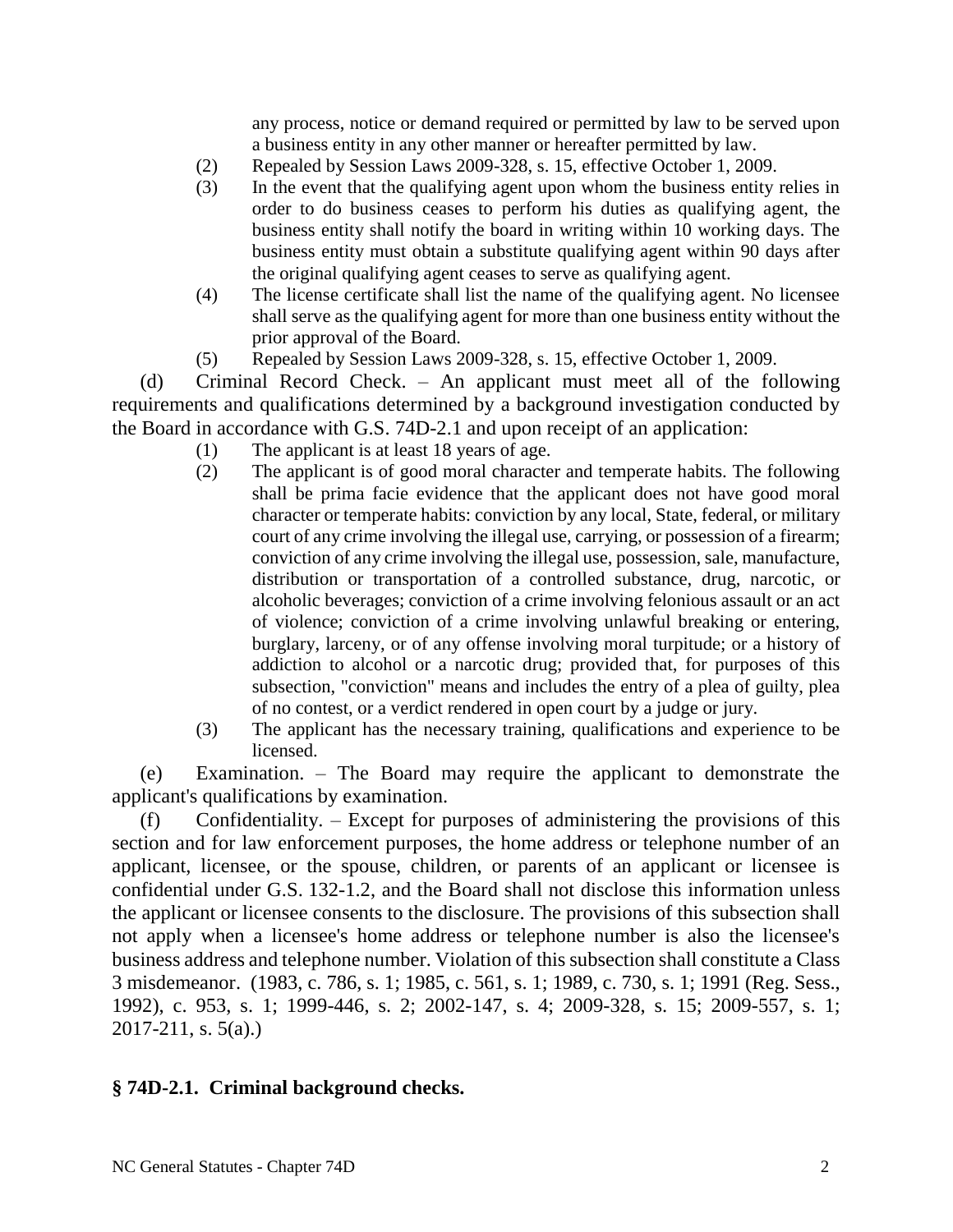(a) Authorization. – Upon receipt of an application for a license or registration, the Board shall conduct a background investigation to determine whether the applicant meets the requirements for a license or registration as set out in G.S. 74D-2(d). The Department of Public Safety may provide a criminal record check to the Board for a person who has applied for a new or renewal license or registration through the Board. The Board shall provide to the Department of Public Safety, along with the request, the fingerprints of a new applicant, and the Department of Public Safety shall provide a criminal record check based upon the applicant's fingerprints. The Board may request a criminal record check from the Department of Public Safety for a renewal applicant based upon the applicant's fingerprints in accordance with policy adopted by the Board. The Board shall provide any additional information required by the Department of Public Safety and a form signed by the applicant consenting to the check of the criminal record and to the use of the fingerprints and other identifying information required by the State or national repositories. The applicant's fingerprints shall be forwarded to the State Bureau of Investigation for a search of the State's criminal history record file, and the State Bureau of Investigation shall forward a set of the fingerprints to the Federal Bureau of Investigation for a national criminal history check. The Department of Public Safety may charge each applicant a fee for conducting the checks of criminal history records authorized by this subsection.

The Board may require a new or renewal applicant to obtain a criminal record report from one or more reporting services designated by the Board to provide criminal record reports. Applicants are required to pay the designated reporting service for the cost of these reports.

(b) Confidentiality. – The Board shall keep all information obtained pursuant to this section confidential in accordance with applicable State law and federal guidelines, and the information shall not be a public record under Chapter 132 of the General Statutes. (2009-328, s. 16; 2014-100, s. 17.1(o).)

## **§ 74D-3. Exemptions.**

The provisions of this Chapter shall not apply to:

- (1) A person, firm, association or corporation that sells or manufactures alarm systems, unless the person, firm, association or corporation makes personal solicitations at a residence or business to advise, design, or consult on specific types and specific locations of alarm system devices, installs, services, monitors, or responds to alarm systems at or from a protected premises or a premises to be protected and thereby obtains knowledge of specific application or location of the alarm system. A person licensed under this Chapter may hire a consultant to troubleshoot a location or installation for a period of time not to exceed 48 hours in a one-month period if the licensee submits a report to the Board within 30 days from the date of the consultation designating the consultant as a temporary consultant;
- (2) Installation, servicing or responding to fire alarm systems or any alarm device which is installed in a motor vehicle, aircraft or boat;
- (3) Installation of an alarm system on property owned by or leased to the installer;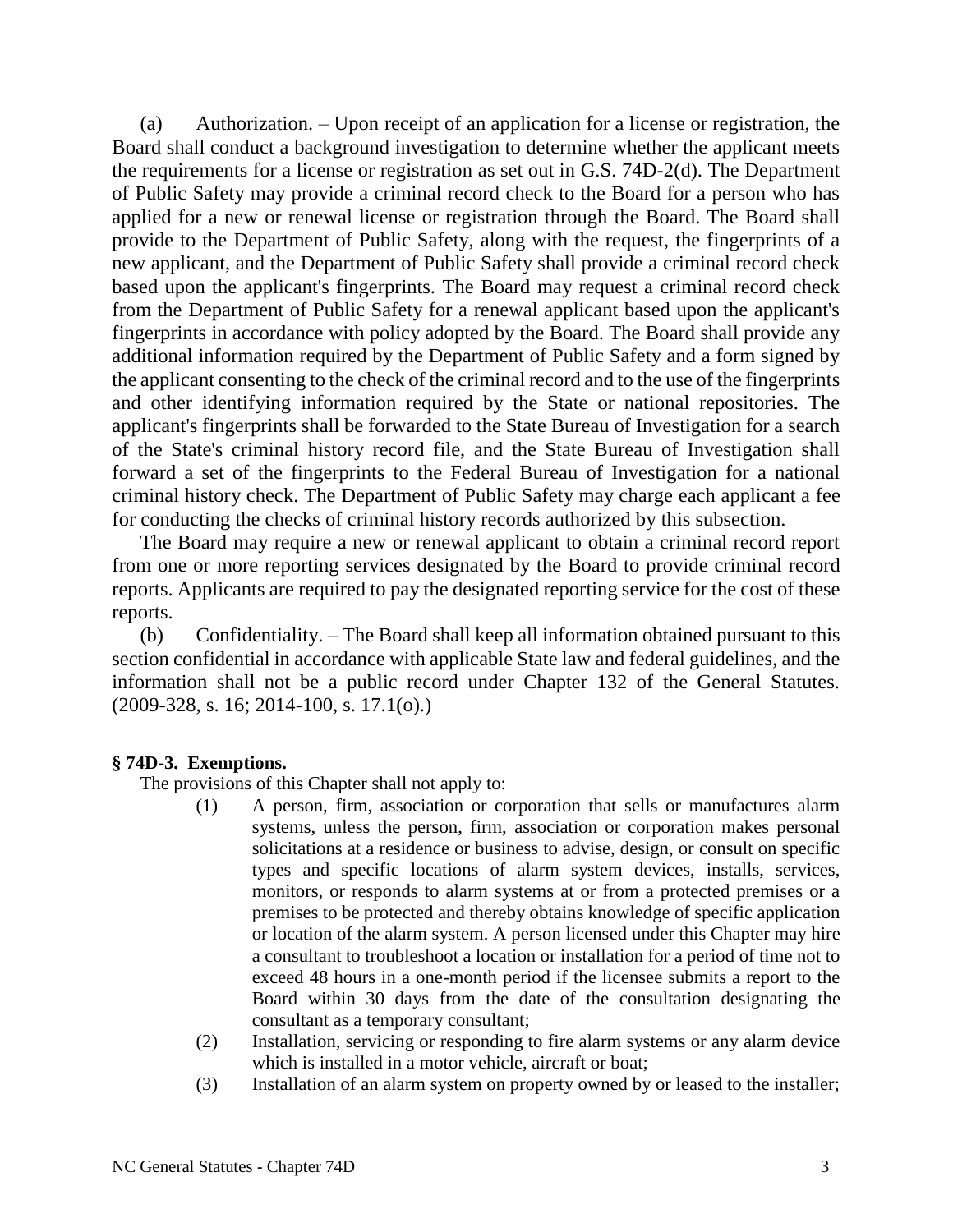- (4) An alarm monitoring company located in another state which demonstrates to the Board's satisfaction that it does not conduct any business through a personal representative present in this State but which solicits and conducts business solely through interstate communication facilities such as telephone messages, earth satellite relay stations and the United States postal service; and
- (5) A person or business providing alarm systems services to a State agency or local government if that person or business has been providing those services to the State agency or local government for more than five years prior to the effective date of this Chapter, and the State agency or local government joins with the person or business in requesting the application of this exemption. (1983, c. 786, s. 1; 1987, c. 11; 1989, c. 730, s. 2; 1991 (Reg. Sess., 1992), c. 953, s. 2; 2009-557, s. 2.)

# **§ 74D-4. Alarm Systems Licensing Board.**

(a) The Alarm Systems Licensing Board is hereby established.

(b) The Board shall consist of seven members: the Secretary of Public Safety or his designee; two persons appointed by the Governor, one of whom shall be licensed under this Chapter and one of whom shall be a public member; two persons appointed by the General Assembly upon the recommendation of the President Pro Tempore of the Senate in accordance with G.S. 120-121, one of whom shall be licensed under this Chapter and one of whom shall be a public member; and two persons appointed by the General Assembly upon the recommendation of the Speaker of the House of Representatives in accordance with G.S. 120-121, one of whom shall be licensed under this Chapter and one of whom shall be a public member.

(c) Each member shall be appointed for a term of three years and shall serve until a successor is installed. No member shall serve more than two complete three-year consecutive terms. The term of each member, other than the Attorney General or his designee, who is serving on August 7, 1989, shall terminate on June 30, 1989. Of the appointments made by the General Assembly upon the recommendation of the President of the Senate to begin on July 1, 1989, one member shall be for a term of one year and one member shall be for a term of three years. Of the appointments made by the General Assembly upon the recommendation of the Speaker of the House of Representatives, one member shall be appointed for a term of two years and one member shall be appointed for a term of three years. Thereafter all terms shall be for three years.

(d) A vacancy on the Board shall be filled for the unexpired term by the original appointing authority. Vacancies in legislative appointments shall be filled under G.S. 120-122. A vacancy may be created by removal of a Board member, either at the pleasure of the original appointing authority or by the remaining members of the Board for misconduct, incompetence or neglect of duty. A Board member may only be removed by remaining board members pursuant to a hearing at which the member subject to removal has an opportunity to be heard.

(e) Board members who are also State officers or employees shall receive no per diem compensation for serving on the Board, and shall only receive the travel allowances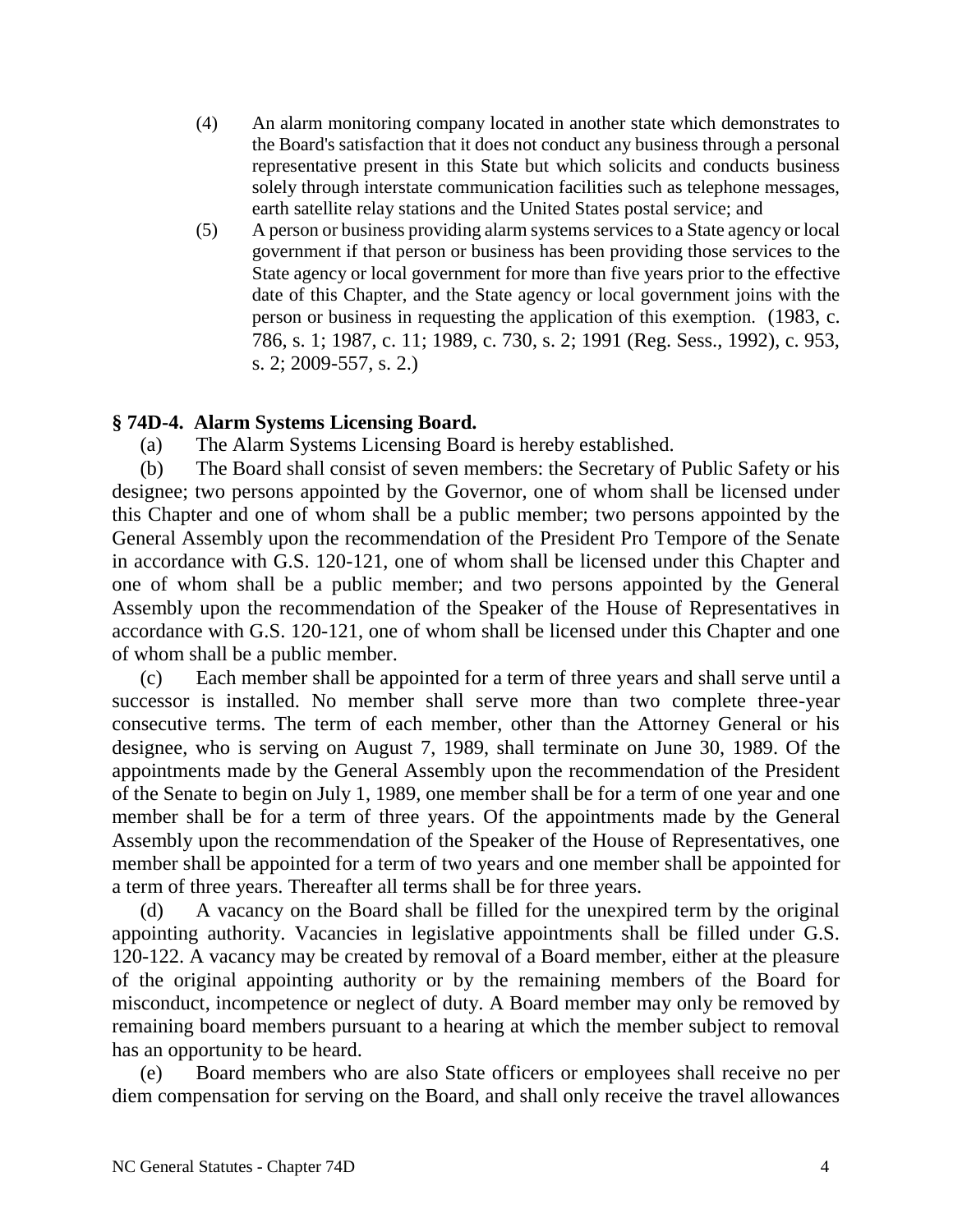set forth in G.S. 138-6. All other Board members shall receive reimbursement in accordance with G.S. 93B-5(b) and, notwithstanding G.S. 93B-5(a), shall receive as compensation for their services per diem not to exceed one hundred dollars (\$100.00) for each day during which they are engaged in the official business of the Board. The Board shall set the per diem compensation of Board members who are not also State officers or employees.

(f) The Board shall elect a chairman and a vice-chairman from its membership by majority vote at the first meeting of its fiscal year. The vice-chairman shall serve as chairman of the screening committee and shall also serve as chairman in the chairman's absence. At no time shall both the positions of chairman and vice-chairman be held by either an industry representative or a nonindustry representative.

(g) The Board shall meet at the call of the chairman or a majority of the members of the Board. The Board shall adopt rules governing the call and conduct of its meetings. A majority of the current Board membership constitutes a quorum.

The Board shall pay the appropriate State agency for the use of physical facilities and services provided to it by the State. (1983, c. 786, s. 1; 1985, c. 561, s. 4; 1985 (Reg. Sess., 1986), c. 1026, s. 18; 1989, c. 730, s. 3; 1991 (Reg. Sess., 1992), c. 953, s. 3; 1995, c. 490, s. 6; 2011-145, s. 16.3(b); 2014-100, s. 17.5(e).)

# **§ 74D-5. Powers of the Board.**

(a) In addition to the powers conferred upon the Board elsewhere in this Chapter, the Board shall have the power to:

- (1) Promulgate rules necessary to carry out and administer the provisions of this Chapter including the authority to require the submission of reports and information by licensees under this Chapter;
- (2) Determine minimum qualifications and establish minimum education, experience, and training standards for applicants and licensees under this Chapter;
- (3) Conduct investigations regarding alleged violations and make evaluations as may be necessary to determine if licensees and registrants under this Chapter are complying with the provisions of this Chapter;
- (4) Adopt and amend bylaws, consistent with law, for its internal management and control;
- (5) Investigate and approve individual applicants to be licensed or registered according this Chapter;
- (6) Deny, suspend, or revoke any license issued or to be issued under this Chapter to any applicant or licensee who fails to satisfy the requirements of this Chapter or the rules established by the Board. The denial, suspension, or revocation of such license shall be in accordance with Chapter 150B of this General Statutes of North Carolina;
- (7) Issue subpoenas to compel the attendance of witnesses and the production of pertinent books, accounts, records, and documents. The district court shall have the power to impose punishment pursuant to G.S. 5A-21 et seq. for acts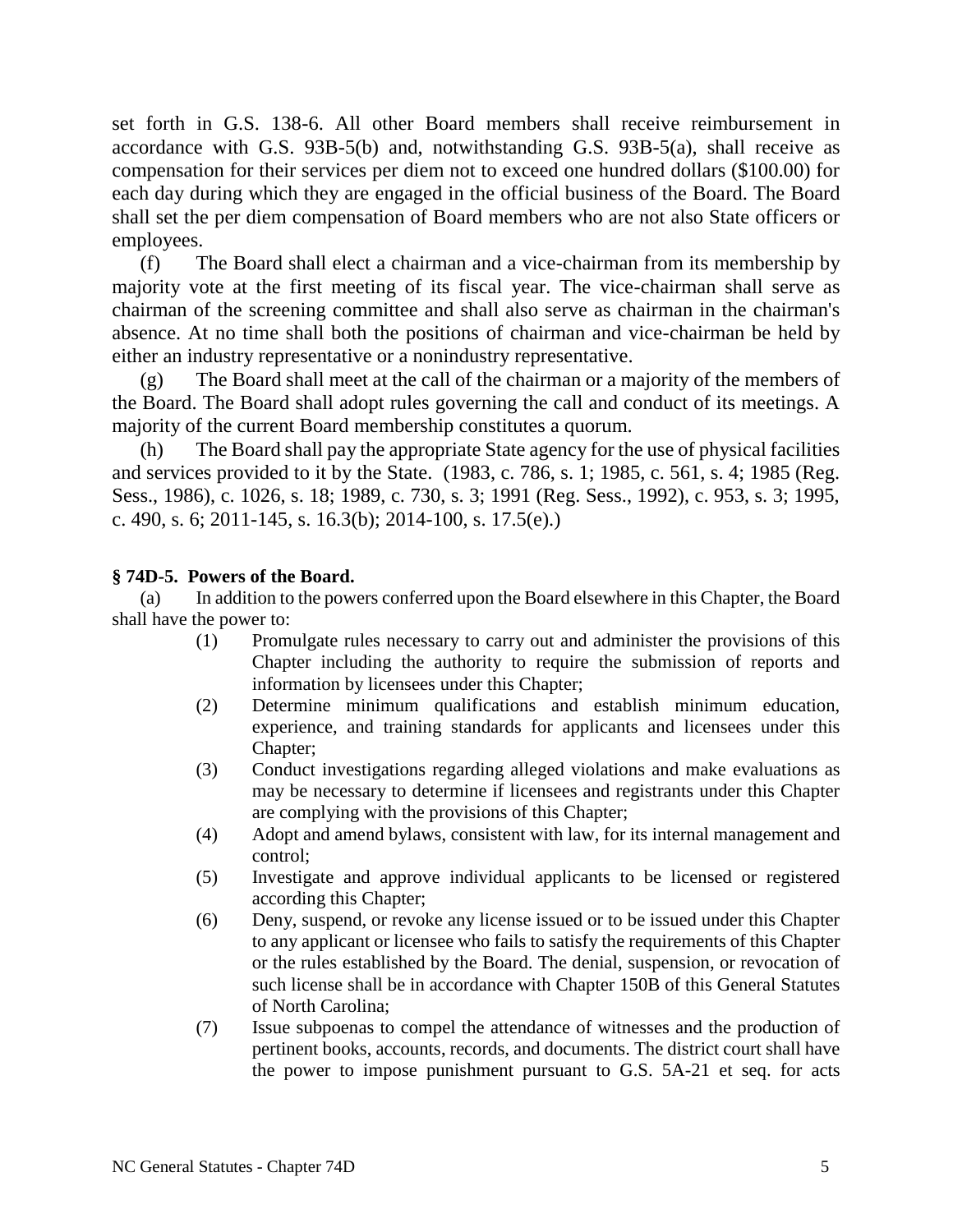occurring in matters pending before the Board which would constitute civil contempt if the acts occurred in an action pending in court; and

(8) Contract for services as necessary to carry out the functions of the Board.

(b) The chairman of the Board or his representative designated to be a hearing officer may conduct any hearing called by the board for the purpose of denial, suspension, or revocation of a license or registration under this Chapter. (1983, c. 786, s. 1; 1987, c. 827, s. 1; 1999-456, s. 21.)

### **§ 74D-5.1. Position of Director created.**

The position of Director of the Alarm Systems Licensing Board is hereby created within the Department of Public Safety. The Secretary of Public Safety shall appoint a person to fill this full-time position. The Director's duties shall be to administer the directives contained in this Chapter and the rules promulgated by the Board to implement this Chapter and to carry out the administrative duties incident to the functioning of the Board in order to actively police the alarm systems industry to insure compliance with the law in all aspects. The Director may issue a temporary grant or denial of a request for registration subject to final action by the Board at its next regularly scheduled meeting. (1985, c. 561, s. 3; 1991 (Reg. Sess., 1992), c. 953, s. 4; 1999-456, s. 22; 2001-487, s. 65(a); 2014-100, s.  $17.5(f)$ .)

### **§ 74D-5.2. Investigative powers of the Secretary of Public Safety.**

The Secretary of Public Safety shall have the power to investigate or cause to be investigated any complaints, allegations, or suspicions of wrongdoing or violations of this Chapter involving individuals licensed, or to be licensed, under this Chapter. Any investigation conducted pursuant to this section is deemed confidential and is not subject to review under G.S. 132-1 until the investigation is complete and a report is presented to the Board. However, the report may be released to the licensee after the investigation is complete but before the report is presented to the Board. (1985, c. 561, s. 5; 2009-557, s. 3; 2014-100, s. 17.5(g).)

#### **§ 74D-6. Denial of a license or registration.**

Upon a finding that the applicant meets the requirements for licensure or registration under this Chapter, the Board shall determine whether the applicant shall receive the license or registration applied for. The grounds for denial include:

- (1) Commission of some act which, if committed by a registrant or licensee, would be grounds for the suspension or revocation of a registration or license under this Chapter;
- (2) Conviction of a crime involving fraud;
- (3) Lack of good moral character or temperate habits. The following shall be prima facie evidence that the applicant does not have good moral character or temperate habits: conviction by any local, State, federal, or military court of any crime involving the illegal use, carrying, or possession of a firearm; conviction of any crime involving the illegal use, possession, sale, manufacture, distribution, or transportation of a controlled substance, drug, narcotic, or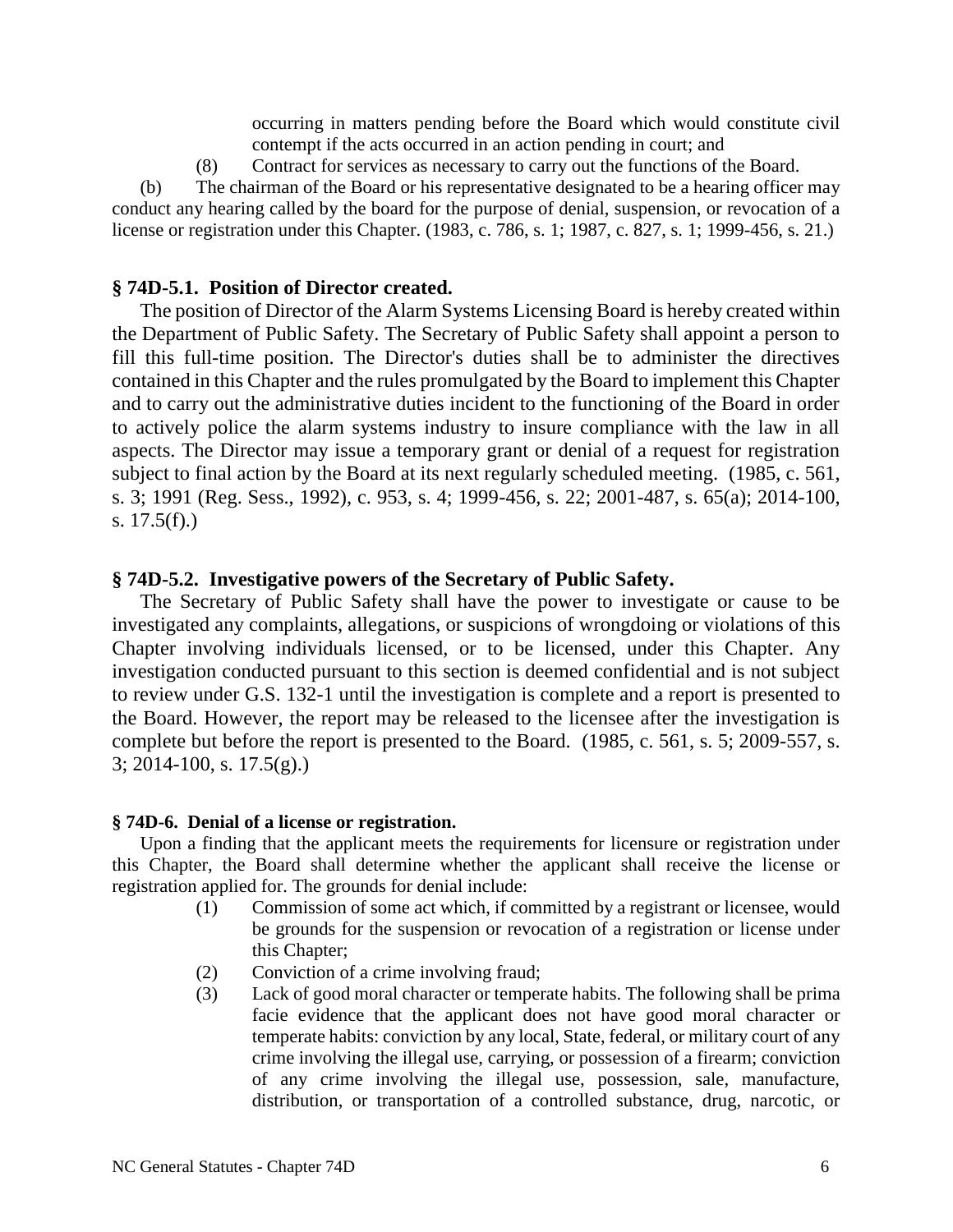alcoholic beverages; conviction of a crime involving felonious assault or an act of violence; conviction of a crime involving unlawful breaking or entering, burglary or larceny or of any offense involving moral turpitude; or a history of addiction to alcohol or a narcotic drug; provided that, for purposes of this subsection "conviction" means and includes the entry of a plea of guilty, plea of no contest, or a verdict rendered in open court by a judge or jury;

- (4) Previous denial under this Chapter or previous revocation for cause;
- (5) Knowingly making any false statement or misrepresentation in an application made to the Board for a license or registration. (1983, c. 786, s. 1; 1985, c. 561, s. 2; 1991 (Reg. Sess., 1992), c. 953, s. 5.)

## **§ 74D-7. Form of license; term; assignability; renewal; posting; branch offices; fees.**

(a) The license when issued shall be in a form determined by the Board and shall state all of the following:

- (1) The name of the licensee.
- (2) The name under which the licensee is to operate.
- (3) The number and expiration date of the license.

(b) The license shall be issued for a term of two years. Each license must be renewed before expiration of the term of the license. Following issuance, the license shall at all times be posted in a conspicuous place in the principal place of business of the licensee. A license issued under this Chapter is not assignable.

(c) No licensee shall engage in any business regulated by this Chapter under a name other than the licensee name or names which appear on the certificate issued by the Board.

(d) Any branch office of an alarm systems business shall obtain a branch office certificate. A separate certificate stating the location and licensed qualifying agent shall be posted at all times in a conspicuous place in each branch office. Every business covered under the provisions of this Chapter shall file in writing with the Board the addresses of each of its branch offices. All licensees of a branch office shall notify the Board in writing before the establishment, closing, or changing of the location of any branch office. A licensed qualifying agent may be responsible for more than one branch office of an alarm systems business with the prior approval of the Board. Temporary approval may be granted by the Director, upon application of the qualifying agent, for a period of time not to exceed 10 working days after the adjournment of the next regularly scheduled meeting of the Board unless the Board determines that the application should be denied.

(e) The Board may charge the following fees, which must be expended, under the direction of the Board, to defray the expense of administering this Chapter:

- (1) A nonrefundable initial license application fee in an amount not to exceed one hundred fifty dollars (\$150.00).
- (2) A new or renewal license fee in an amount not to exceed five hundred dollars (\$500.00).
- (3) A late license renewal fee to be paid in addition to the renewal fee due in an amount not to exceed one hundred dollars (\$100.00), if the license has not been renewed on or before the expiration date of the license.
- (4) A new or renewal registration fee in an amount not to exceed fifty dollars (\$50.00) plus any fees charged to the board for background checks by the State Bureau of Investigation.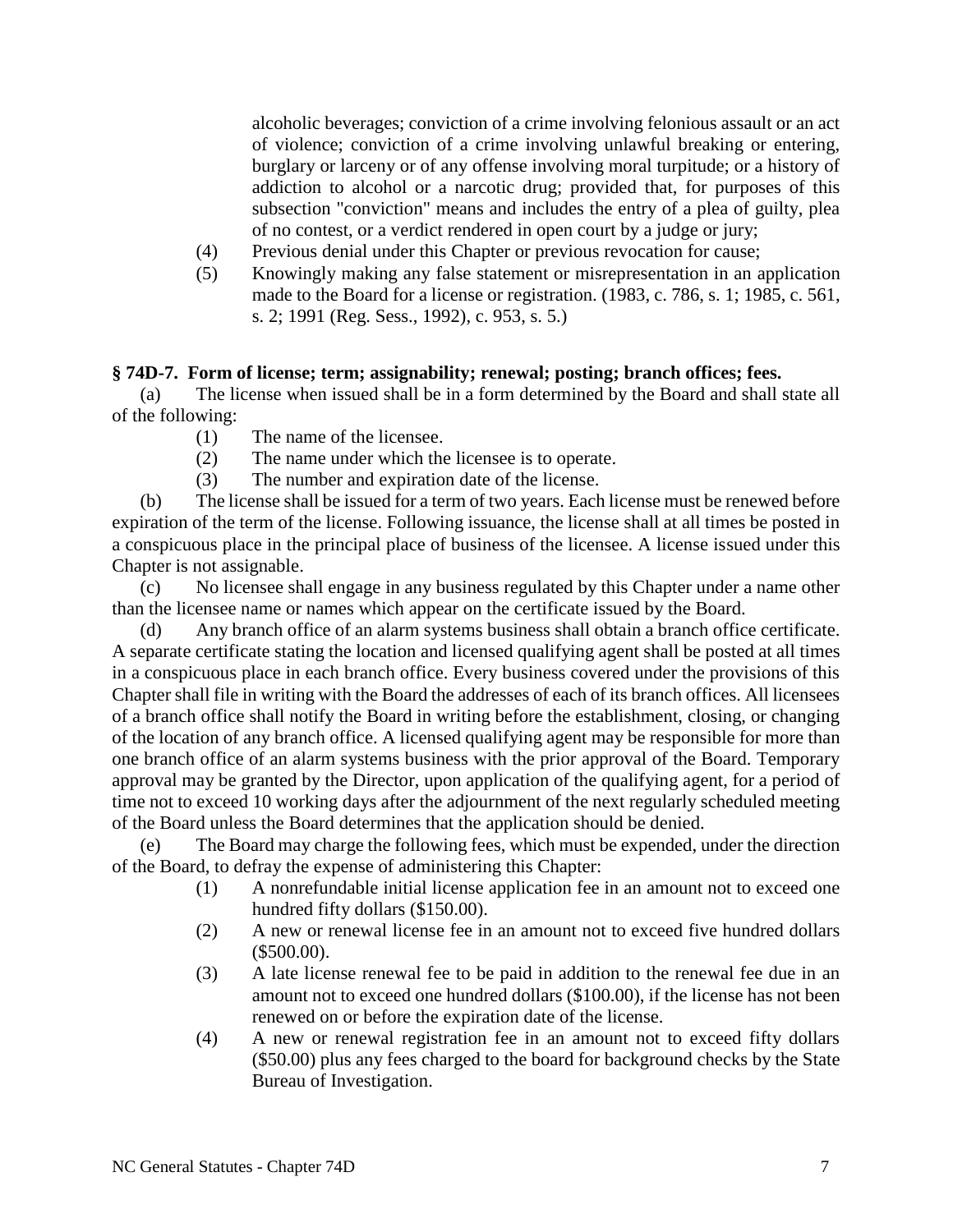- (5) A fee for reregistration of an employee who changes employment to another licensee, not to exceed ten dollars (\$10.00).
- (6) A branch office certificate fee not to exceed one hundred fifty dollars (\$150.00).
- (7) A fee not to exceed fifty dollars (\$50.00) for each reconsideration of a license or registration permit that has been filed or returned to the applicant for correctable errors.
- (8) A late registration fee, to be paid in addition to the registration renewal fee, not to exceed twenty dollars (\$20.00) for an application submitted no more than 30 days after the expiration of the registration permit. A registration application submitted more than 30 days after the registration has expired shall be registered as a new applicant. (1983, c. 786, s. 1; 1989, c. 730, s. 4; 1991 (Reg. Sess., 1992), c. 953, s. 6; 2001-487, s. 65(b); 2004-201, s. 1; 2009-557, s. 4.)

# **§ 74D-8. Registration of persons employed.**

- (a) (1) A licensee of an alarm systems business shall register with the Board within 30 days after the employment begins, all of the following employees that are within the State, unless in the discretion of the Director, the time period is extended for good cause:
	- a. Any employee that has access to confidential information detailing the design, installation, or application of any location specific electronic security system or that has access to any code, number, or program that would allow the system to be modified, altered, or circumvented.
	- b. Any employee who installs or services an electronic security system in a commercial business establishment or a personal residence.

Employees engaged only in sales or marketing that does not involve any of the above are not required to be registered.

- (1a) To register an employee, a licensee shall submit to the Board as to the employee: set(s) of classifiable fingerprints on standard F.B.I. applicant cards; recent color photograph(s) of acceptable quality for identification; and statements of any criminal records as deemed appropriate by the Board.
- (2) Except during the period allowed for registration in subdivision (a)(1) of this section, no alarm systems business may employ any employee unless the employee's registration has been approved by the Board as set forth in this section.

(b) The Director shall be notified in writing of the termination of any employee registered under this Chapter within 20 days after the termination.

(c) The Board shall issue a registration card to each employee of a licensee who is registered under this Chapter. The registration card shall expire two years after its date of issuance and shall be renewed before the expiration of the term of the registration. If a registered person changes employment to another licensee, the registration card may remain valid; however, persons changing employment must pay the fee authorized by G.S. 74D-7(e)(5).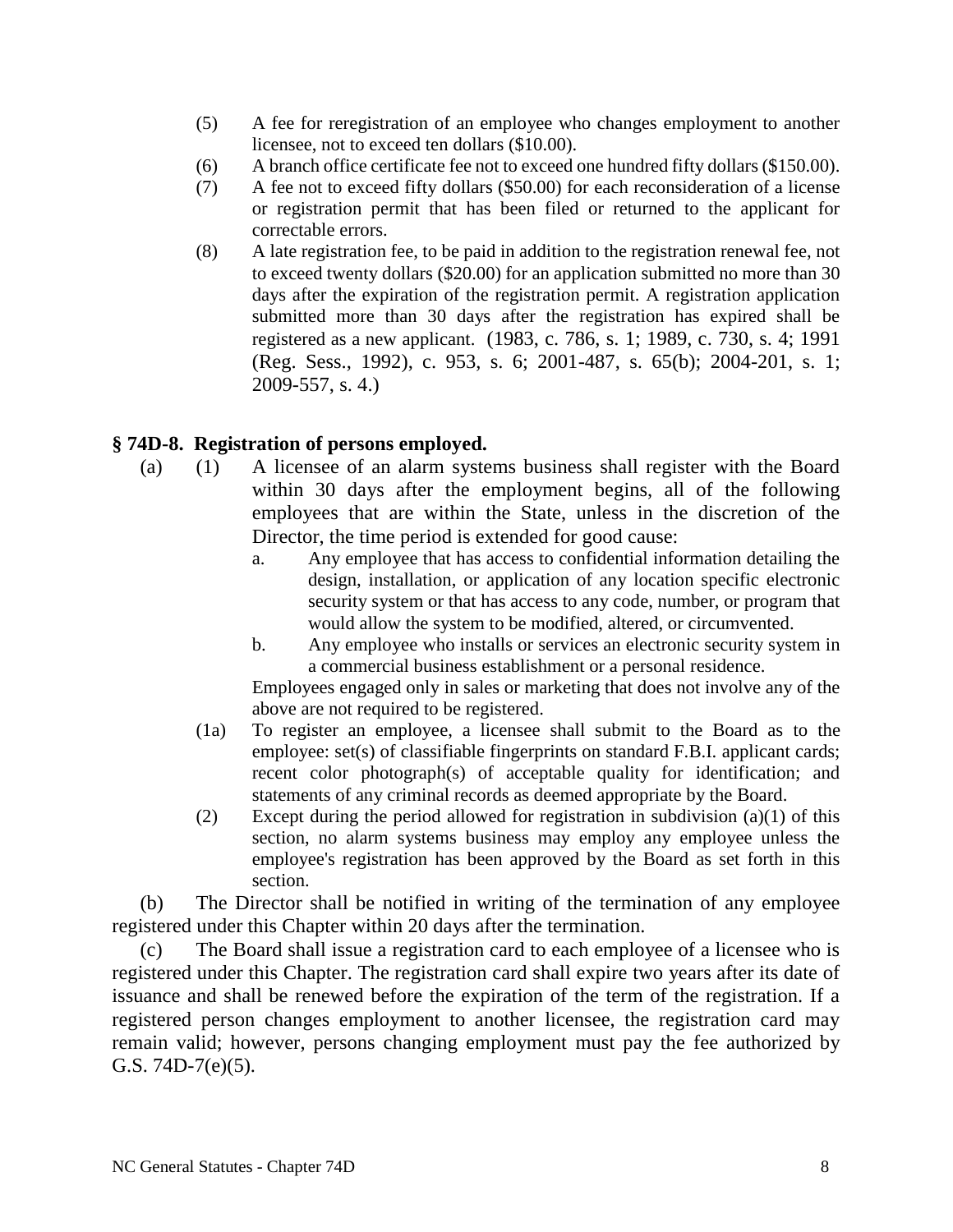(d) If all required documents, properly completed, have been submitted to the Board no later than 20 days after an employee begins employment, the employer of each applicant for registration shall give the applicant a copy of the complete application which the employee can use until a registration card issued by the Board is received. (1983, c. 786, s. 1; 1985, c. 561, s. 6; 1989, c. 730, s. 5; 1991 (Reg. Sess., 1992), c. 953, s. 7; 2001-487, s. 65(c); 2009-557, s. 5; 2017-211, s. 5(b); 2018-114, s. 6.)

# **§ 74D-8.1. Apprenticeship registration permit.**

(a) The Board may issue an apprenticeship registration permit to an applicant who is 16 or 17 years old and currently enrolled in high school if the applicant holds a valid drivers license and submits at least three letters of recommendation stating that the applicant is of good moral character as provided in G.S. 74D-2(d)(2). The letters of recommendation shall be from persons who are not related to the individual, and at least one of the letters shall be from an official at the school where the applicant is currently enrolled.

There shall be no fee for an apprenticeship registration permit, and the permit shall expire when the holder attains the age of 18 years. The denial, suspension, or revocation of an apprenticeship registration permit shall be in accordance with the provisions of Chapter 150B of the General Statutes.

(c) The applicant shall not perform services as authorized under this Chapter until after the Board has reviewed his or her application and issued him or her an apprenticeship registration permit. The holder of an apprenticeship registration permit shall be accompanied by a licensee or registered employee while engaged in activities authorized under this Chapter. (1999-446, s. 3.)

# **§ 74D-9. Certificate of liability insurance required; form and approval; suspension for noncompliance.**

(a) to (c) Repealed by Session Laws 1985, c. 561, s. 8.

(d) No license shall be issued under this act unless the applicant files with the Board evidence of a policy of liability insurance which policy must provide for the following minimum coverage: fifty thousand dollars (\$50,000) because of bodily injury or death of one person as a result of the negligent act or acts of the principal insured or his agents operating in the course and scope of his employment; subject to said limit for one person, one hundred thousand dollars (\$100,000) because of bodily injury or death of two or more persons as the result of the negligent act or acts of the principal insured or his agent operating in the course and scope of his or her agency; twenty thousand dollars (\$20,000) because of injury to or destruction of property of others as the result of the negligent act or acts of the principal insured or his agents operating in the course and scope of his or her agency.

(e) An insurance carrier shall have the right to cancel such policy of liability insurance upon giving written notice to the Board within a reasonable time before the effective date of the cancellation. Provided, however, that such cancellation shall not affect any liability on the policy which accrued prior thereto. The policy of liability shall be approved by the Board as to form, execution, and terms thereon.

(f) Every licensee shall at all times maintain on file with the Board a certificate of insurance required by this Chapter in full force and effect and upon failure to do so, the license of such licensee shall be automatically suspended and shall not be reinstated until an application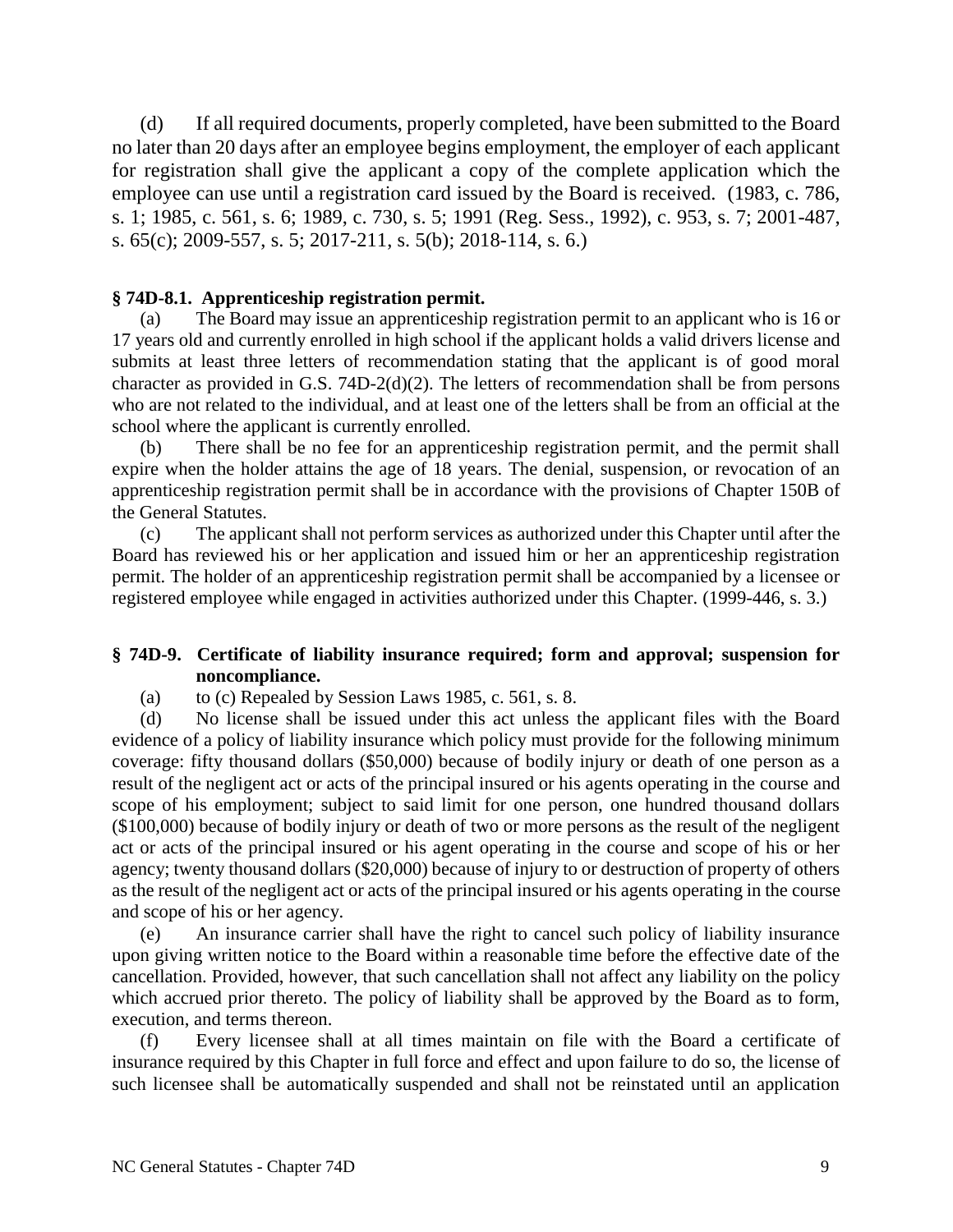therefor, in the form prescribed by the Board, is filed together with a proper insurance certificate. (1983, c. 786, s. 1; 1985, c. 561, s. 8; 1989, c. 730, s. 6; 1991 (Reg. Sess., 1992), c. 953, s. 8.)

## **§ 74D-10. Suspension or revocation of licenses and registrations; appeal.**

(a) The Board may, after notice and an opportunity for hearing, suspend or revoke a license or registration issued under this Chapter if it is determined that the licensee or registrant has:

- (1) Made any false statement or given any false information in connection with any application for a license or registration, or for the renewal or reinstatement of a license or registration.
- (2) Violated any provision of this Chapter.
- (3) Violated any rule promulgated by the Board pursuant to the authority contained in this Chapter.
- (4) Been convicted of any crime involving moral turpitude or any other crime involving violence or the illegal use, carrying, or possession of a dangerous weapon.
- (5) Failed to correct business practices or procedures that have resulted in a prior reprimand by the Board.
- (6) Impersonated or permitted or aided and abetted any other person to impersonate a law-enforcement officer of the United States, this State, or any of its political subdivisions.
- (7) Engaged in or permitted any employee to engage in any alarm systems business when not lawfully in possession of a valid license issued under the provisions of this Chapter.
- (8) Committed an unlawful breaking or entering, assault, battery, or kidnapping.
- (9) Committed any other act which is a ground for the denial of an application for a license or registration under this Chapter.
- (10) Failed to maintain the certificate of liability required by this Chapter.
- (11) Any judgment of incompetency by a court having jurisdiction under Chapter 35A or former Chapter 35 of the General Statutes or commitment to a mental health facility for treatment of mental illness, as defined in G.S. 122C-3(21), by a court having jurisdiction under Article 5 of Chapter 122C of the General Statutes.
- (12) Accepted payment in advance for services not performed within a reasonable time period.
- (13) A lack of temperate habits or good moral character. The acts that are prima facie evidence of lack of temperate habits or good moral character under G.S. 74D-6(3) are prima facie evidence of the same under this subdivision.
- (14) Been previously denied a license or registration under this Chapter or previously had a license or registration revoked for cause.
- (15) Engaged in the alarm systems profession under a name other than the name under which the license was obtained under the provisions of this Chapter.
- (16) Advertised or solicited business using a name other than that in which a license was issued.
- (17) Failed or refused to reasonably cooperate with the Board or its agents during an investigation of any complaint, allegation, suspicion of wrongdoing, or violation of this Chapter.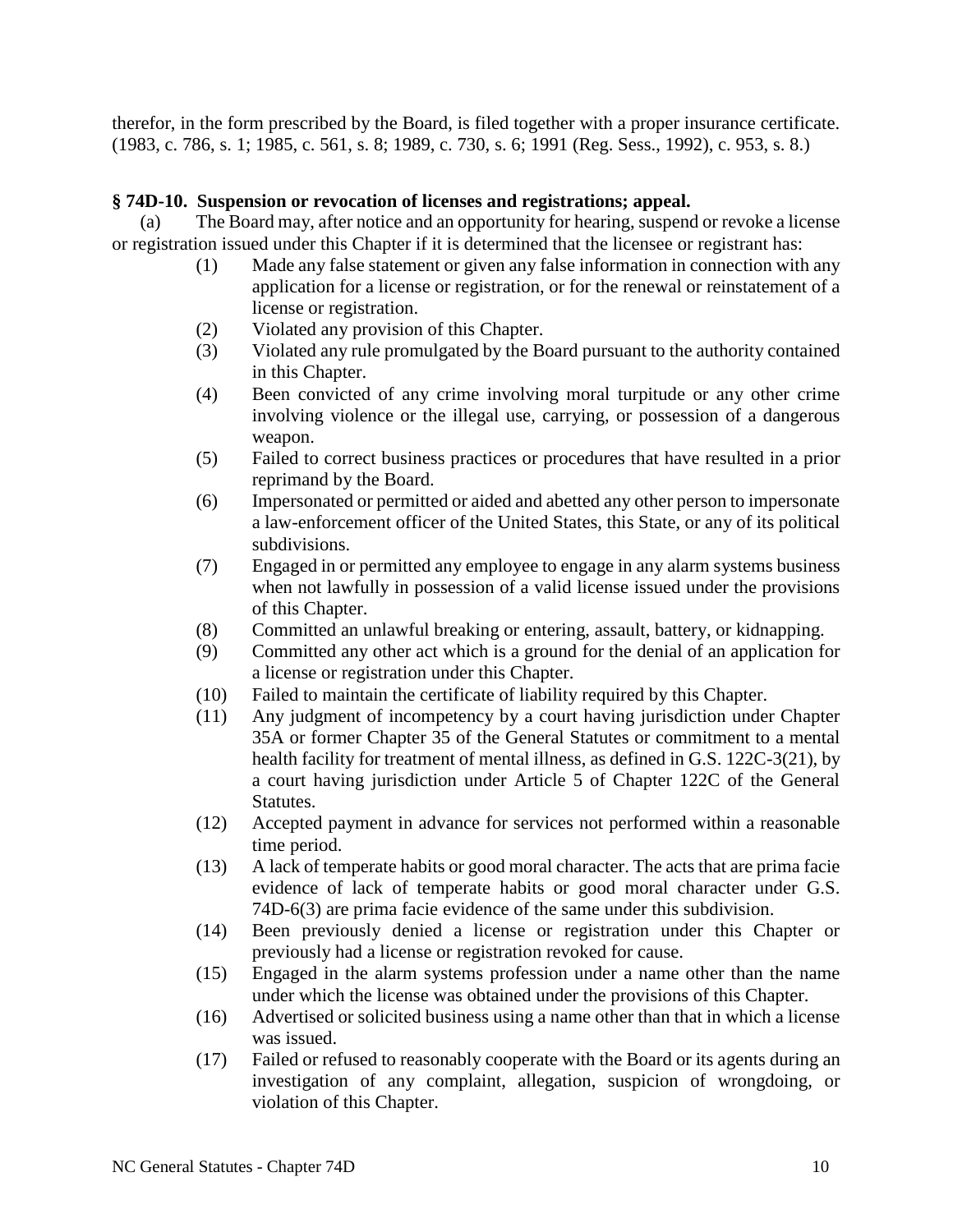- (18) Failed to properly make any disclosure or provide documents or information required by this Chapter or by the Board.
- (19) Engaged in conduct that constitutes dereliction of duty or otherwise deceives, defrauds, or harms the public in the course of professional activities or services.
- (20) Demonstrated a lack of financial responsibility.

(b) The revocation or suspension of license or registration by the Board as provided in subsection (a) shall be in writing, stating the grounds upon which the Board decision is based. The aggrieved person shall have the right to appeal from such decision as provided in Chapter 150B of the General Statutes. (1983, c. 786, s. 1; 1985, c. 561, s. 9; 1987, c. 550, s. 21; c, 827; s. 1; 1989, c. 730, s. 7; 1991 (Reg. Sess., 1992), c. 953, s. 9; 2009-557, s. 6.)

# **§ 74D-11. Enforcement.**

(a) The Board may apply in its own name to any judge of the Superior Court of the General Court of Justice for an injunction in order to prevent any violation or threatened violation of the provisions of this Chapter.

(b) Any person, firm, association, corporation, or department or division of a firm, association, or corporation or their agents and employees violating any of the provisions of this Chapter is guilty of a Class 1 misdemeanor. The Attorney General, or the Attorney General's representative, has concurrent jurisdiction with the district attorneys of this State to prosecute violations of this Chapter.

(c) The regulation of alarm systems businesses is exclusive to the Board; however, any city or county may require an alarm systems business operating within its jurisdiction to register and to supply information regarding its license and may adopt an ordinance to require users of alarm systems to obtain revocable permits when alarm usage involves automatic signal transmission to a law-enforcement agency.

(d) In lieu of revocation of suspension of a license or registration under G.S. 74D-10, a civil penalty of not more than two thousand dollars (\$2,000) may be assessed by the Board against any person that violates any provision of this Chapter or any rule of the Board adopted pursuant to this Chapter. In determining the amount of any penalty, the Board shall consider the degree and extent of harm caused by the violation. The clear proceeds of all penalties collected under this section shall be remitted to the Civil Penalty and Forfeiture Fund in accordance with G.S. 115C-457.2.

(e) Proceedings for the assessment of civil penalties are governed by Chapter 150B of the General Statutes. If the person assessed a penalty fails to pay the penalty to the Board, the Board may institute an action in the superior court of the county in which the person resides or has a principal place of business to recover the unpaid amount of the penalty. An action to recover a civil penalty under this section does not relieve any party from any other penalty prescribed by law.

(f) The sale, installation, or service of an alarm system by an unlicensed or unregistered person constitutes a threat to the public safety, and any contract for the sale, installation, or service of an alarm system is void and unenforceable. (1983, c. 786, s. 1; 1989, c. 730, s. 8; 1991 (Reg. Sess., 1992), c. 953, s. 10; 1993, c. 539, s. 558; 1994, Ex. Sess., c. 24, s. 14(c); 1998-215, s. 127; 2009-557, s. 7; 2021-84, s. 4.)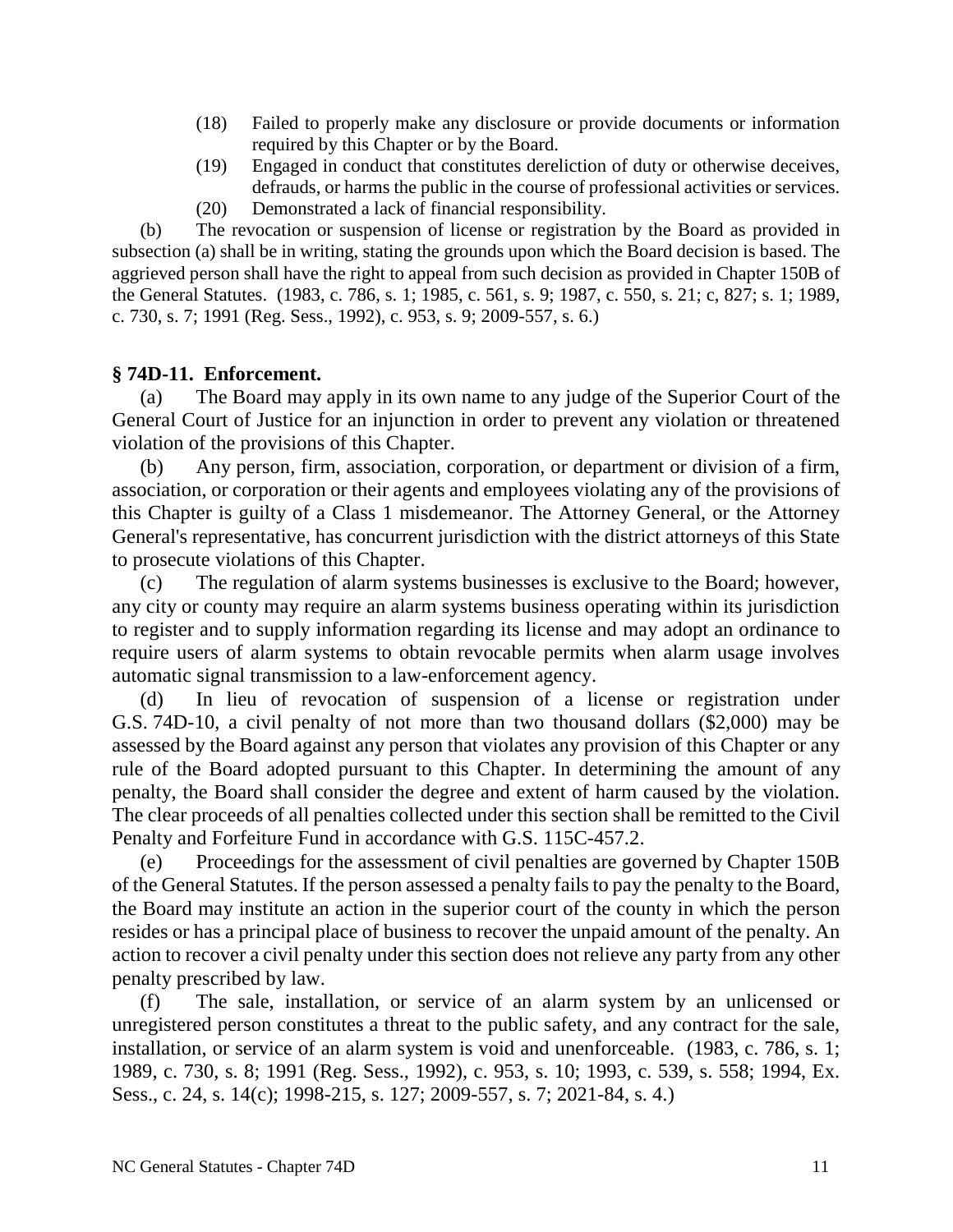#### **§ 74D-12. Severability.**

If any provision of this Chapter or the application thereof to any person or circumstance is for any reason held invalid, such invalidity shall not affect other provisions or applications of the Article which can be given effect without the invalid provision or application, and to this end the provisions of this Chapter are declared to be severable. (1983, c. 786, s. 1.)

### **§ 74D-13. Transfer of funds.**

All fees collected pursuant to Chapter 74C of the General Statutes from alarm systems businesses which have not been expended upon January 1, 1984, shall be transferred to the Board by the Private Protective Services Board for the purpose of defraying the expenses of administering this act. (1983, c. 786, s. 1.)

#### **§ 74D-14. Proof of licensure to maintain or commence action.**

An alarm systems business may not maintain any action in any court of the State for the collection of compensation for performing an act for which a license or registration is required by this Chapter without alleging and proving that the alarm systems business is appropriately licensed and the employee or agent of the alarm systems business is appropriately registered upon entering into a contract with the consumer. An alarm systems installation, maintenance, or monitoring contract entered into with a consumer shall be void if the consumer confirms through records maintained by the Board that the alarm systems business is not properly licensed or the consumer establishes through records maintained by the Board that the person enticing the consumer to enter into the contract is not properly registered by the Board. The sale, installation, or service of an alarm system by an unlicensed or unregistered employee shall be deemed an unfair and deceptive trade practice and shall be actionable under Chapter 75 of the General Statutes. (2009-557, s. 8.)

#### **§ 74D-15. Reserved for future codification purposes.**

- **§ 74D-16. Reserved for future codification purposes.**
- **§ 74D-17. Reserved for future codification purposes.**
- **§ 74D-18. Reserved for future codification purposes.**
- **§ 74D-19. Reserved for future codification purposes.**
- **§ 74D-20. Reserved for future codification purposes.**
- **§ 74D-21. Reserved for future codification purposes.**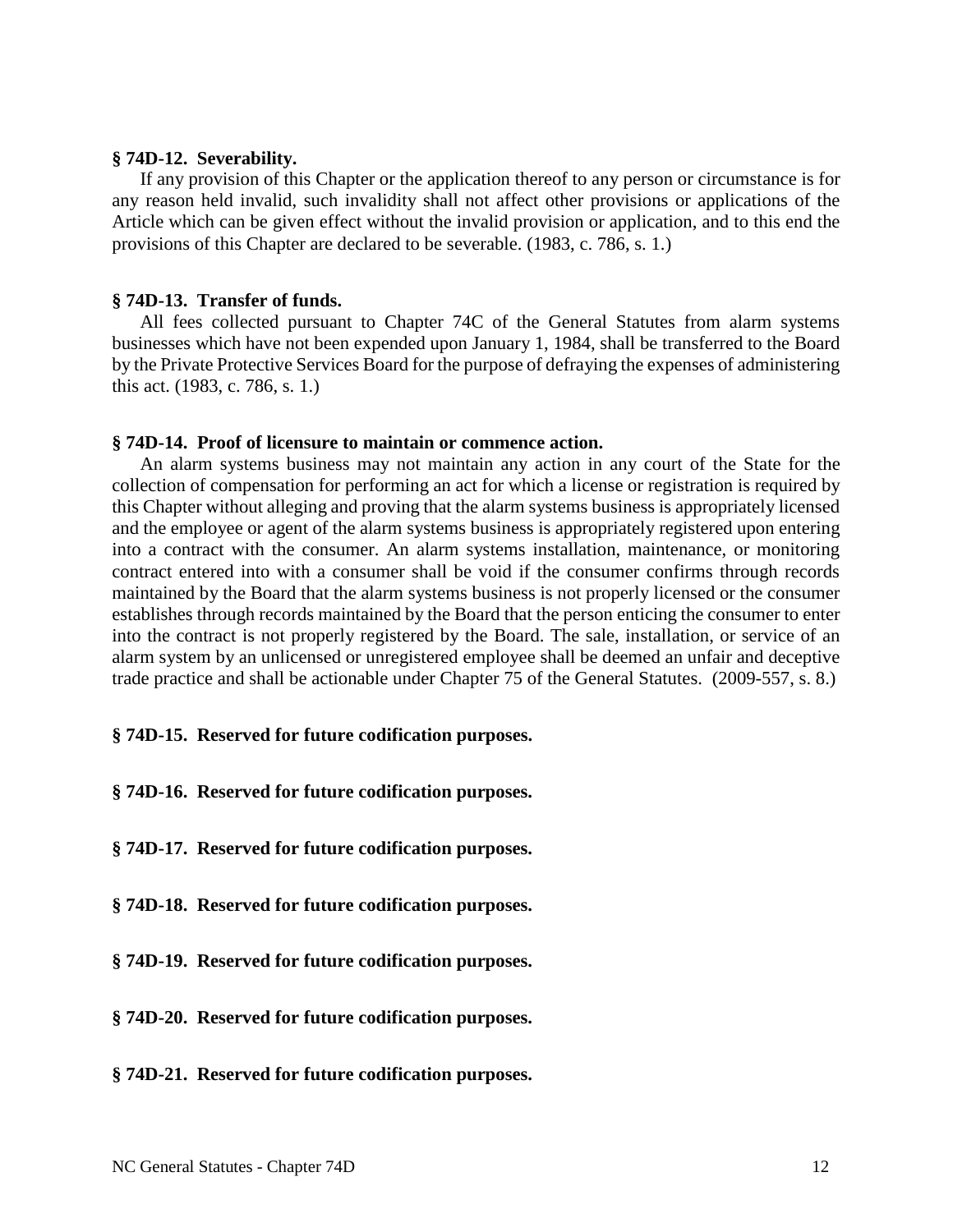**§ 74D-22. Reserved for future codification purposes.**

**§ 74D-23. Reserved for future codification purposes.**

**§ 74D-24. Reserved for future codification purposes.**

**§ 74D-25. Reserved for future codification purposes.**

**§ 74D-26. Reserved for future codification purposes.**

**§ 74D-27. Reserved for future codification purposes.**

**§ 74D-28. Reserved for future codification purposes.**

**§ 74D-29. Reserved for future codification purposes.**

### Article 2.

## Alarm Systems Education Fund.

# **§ 74D-30. Alarm Systems Education Fund created; payment to Fund; management; use of funds.**

(a) There is hereby created and established a special fund to be known as the "Alarm Systems Education Fund" (hereinafter Fund) which shall be set aside and maintained in the office of the State Treasurer. The Fund shall be used in the manner provided in this Article for the education of licensees and registrants.

(b) Repealed by Session Laws 2009-557, s. 10, effective October 1, 2009, and applicable to licenses or registrations issued or renewed on or after that date.

(c) In addition to the fees provided for elsewhere in this Chapter, the Board shall charge the following fees which shall be deposited into the Fund:

- (1) On July 1, 1985, the Board shall charge every licensee on that date a fee of fifty dollars (\$50.00);
- (2) The Board shall charge each new applicant for a license fifty dollars (\$50.00), provided that for purposes of this Article a new applicant is hereby defined as an applicant who did not possess a license on July 1, 1985; and
- (3) The Board is authorized to charge each licensee an additional amount, not to exceed fifty dollars (\$50.00), on July 1 of any year in which the balance of the Fund is less than twenty-five thousand dollars (\$25,000).

(d) The State Treasurer shall invest and reinvest the moneys in the Fund in a manner provided by law. The Board in its discretion, may use the Fund for any of the following purposes: